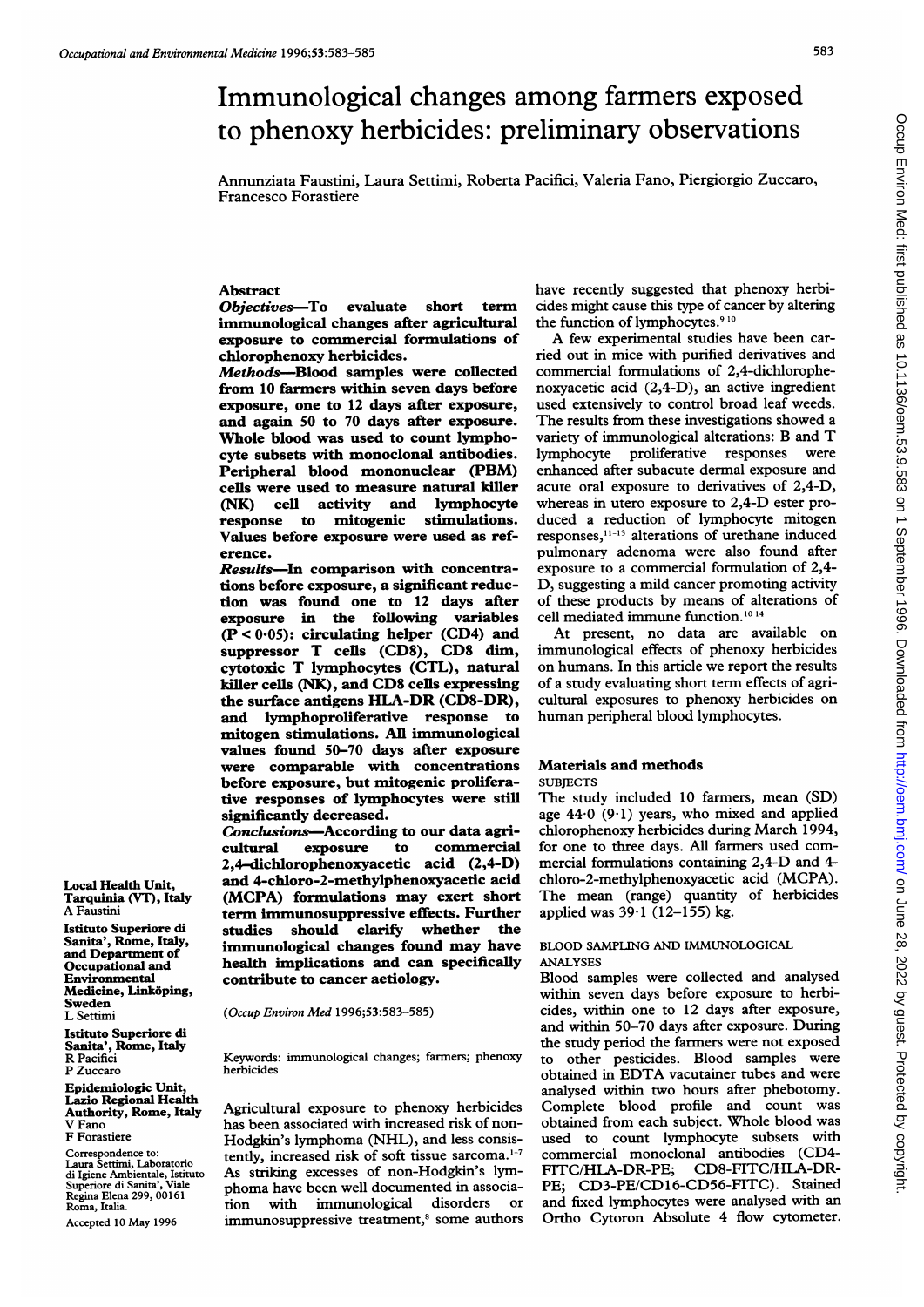Peripheral blood mononuclear (PBM) cells were separated from blood by density gradient centrifugation. The PBM cells were used to measure natural killer (NK) cell mediated cytotoxicity by a  $[5^1Cr]$  release assay.<sup>15</sup> The data were expressed as lytic units  $20(LU_{20})/10^7$ effector cells.'6 To evaluate lymphocyte proliferative response, PBM cells were washed and suspended in tissue culture medium (RPMI 1640 with 10% heat inactivated fetal calf serum, L-glutamine, and penicillin/streptomycin). Cells were stimulated with different doses of phytohaemagglutinin (PHA) and concavalin A (ConA). Tritiated methyl-3Hthymidine  $(1 \tU C i/well)$  was added after 24 hours of incubation. Cells were harvested on to glass fibre filters 18 hours later. Counts were expressed as counts per minute (cpm).

# STATISTICAL METHODS

The differences between values before and after exposure were tested through the Wilcoxon test. The Spearman's rank correlation coefficients  $(r<sub>s</sub>)$  were used to test the correlation between kg of pesticides applied and the differences between values of the immunological variables before and after exposure.

## Results

All farmers under investigation showed values before exposure for immunological variables within normal limits (table). After one to 12 days the exposure was stopped, the proportions of circulating T helper cells (CD4), suppressor T cells (CD8), CD8 dim, cytotoxic T lymphocytes (CTL), CD8 cells expressing the surface antigen HLA-DR (CD8-DR), and of NK cells were significantly reduced. Within the same period, NK cell activity and lymphoproliferative response to mitogen stimulations also were significantly reduced (table). No correlation was found between kg of pesticides applied and the decrease in the percentage of lymphocyte subsets. The correlation between decrease in NK cell activity after exposure and quantity of pesticides used was suggestive of an association, although not significantly  $(r_0 =$  $0.47$ ,  $P = 0.08$ ). Evaluation at 50-70 days after exposure showed that the percentage of

Immunological variables (means (SD)) among 10 farmers before and after exposure to phenoxy herbicides (values after exposure were compared with those before)

| Variables                                                                                            | Before<br>exposure | $1 - 12$ days<br>after exposure | 50-70 days<br>after exposure |
|------------------------------------------------------------------------------------------------------|--------------------|---------------------------------|------------------------------|
| Leucocytes $(\times 19\%$                                                                            | 6.0(1.5)           | 6.3(1.8)                        | 5.7(1.5)                     |
| Lymphocytes $(\times 19\%$<br>$T$ cells $(\%)$ :                                                     | 2.0(0.3)           | 1.9(0.3)                        | 1.7(1.5)                     |
| CD3                                                                                                  | 62.5(6.9)          | 59.7(7.4)                       | $68.8(9.3)$ *                |
| CD4                                                                                                  | 34.0(5.5)          | $30.0(4.4)$ *                   | 35.9(5.5)                    |
| $CD4-DR$                                                                                             | 10.1(2.2)          | 8.2(5.2)                        | 10.9(3.3)                    |
| CD8                                                                                                  | 26.0(5.7)          | $20.2(7.4)$ *                   | $34.6(8.2)$ *                |
| $CD8-DR$                                                                                             | 19.1(17.0)         | 5.7(2.1)                        | $7.8(5.9)$ *                 |
| $CD8 \dim$                                                                                           | 39.9(16.3)         | $28.5(16.9)$ *                  | 34.8(18.9)                   |
| CTL                                                                                                  | 12.8(4.4)          | 7.6(4.4)                        | 11.8(6.5)                    |
| CD4/CD8 ratio                                                                                        | 1.4(0.4)           | 1.8(0.8)                        | 1.2(0.8)                     |
| $NK$ cells $(\%)$                                                                                    | 15.8(10.4)         | 9.8(7.0)                        | 15.5(10.5)                   |
| NK cell activity ( $LU_{20} \times 10^{-7}$ EC)<br>Lymphocyte responses to<br>mitogenic stimulation: | 214 (155)          | $100(87)$ <sup>+</sup>          | 155 (82)*                    |
| PHA (cpm)                                                                                            | 85385 (10374)      | 42631 (20993) <sup>+</sup>      | 73942 (19856)*               |
| ConA (cpm)                                                                                           | 40454 (10374)      | 18556 (9333)†                   | 30746 (14359)*               |

\*P < 0.05;  $\dagger$ P < 0.01.<br>LU<sub>20</sub> × 10<sup>-7</sup> EC = lytic units 20 for 10<sup>-7</sup> effector cells; cpm = counts per minute.

CD8-DR, NK cell activity, and mitogenic proliferative responses of lymphocytes were still significantly decreased  $(P < 0.05)$ , although the percentage of CD3 and CD8, which were affected immediately after exposure, recovered, showing significant increases.

## Discussion

Experimental studies have shown that different types of pesticides are able to exert a variety of effects on the immune system in animals.'8 Although human data on that topic are very limited, it has been suggested that immunotoxic effects of pesticides have played a part in cancers related to farming, and more specifically in the aetiopathogenesis of B cell malignancies.<sup>79 10 19</sup>

The present study is the first to show immunological changes after short term exposure to phenoxy herbicides in an agricultural setting. According to these preliminary data, commercial formulations of 2,4-D and MCPA are able to exert short lived immunosuppressive effects that decrease immediately after exposure the percentage of lymphocyte subsets CD4, CD8, CD8-DR, CD8 dim, CTL, the percentage of NK cells along with as their<br>activity, and the lymphocyte mitogen and the lymphocyte mitogen responses.

The percentage of CD8-DR was severely reduced after exposure to phenoxy herbicides. The functional role of these cells is still unclear. It has been reported that these lymphocytes are able to inhibit cytotoxic cell activity and release a soluble lectin binding factor as the mediator of their inhibitory activity.<sup>20</sup> The reduction of the percentage of CTL, NK cells, and NK cell cytotoxic activity reported here is of particular interest. These immune cells are able to recognise virally infected cells and destroy them through cytolytic mechanisms. The NK cells are also considered to be directly involved in cell mediated immunity to tumours.<sup>21</sup> It has been recently suggested that other types of pesticides-that is, organophosphorous insecticides-might increase the risk of lymphomas through the impairment of cytotoxic mechanisms of immune cells.'9 Farmers are usually exposed to different types of pesticides, depending on the seasonal crop care in which they are involved. Both phenoxy herbicides and organophosphorous insecticides, applied during different periods of the year, could cause episodes of immunosuppression, specifically affecting NK cell mediated cytotoxicity, perhaps through different mechanisms. One may speculate that prolonged and repeated episodes of immunosuppression might be involved in the lymphomagenesis process. Interestingly, in two epidemiological studies, the risk of NHL increased according to the mean annual number of days spent mixing or applying  $2,4$ -D.<sup>26</sup>

A reduced response of lymphocytes to mitogenic stimulations was also reported in this study. A generalised suppression of the lymphocyte mitogen responses, in the absence of any structural changes in lymphoid organs, was found in mice after in utero exposure to